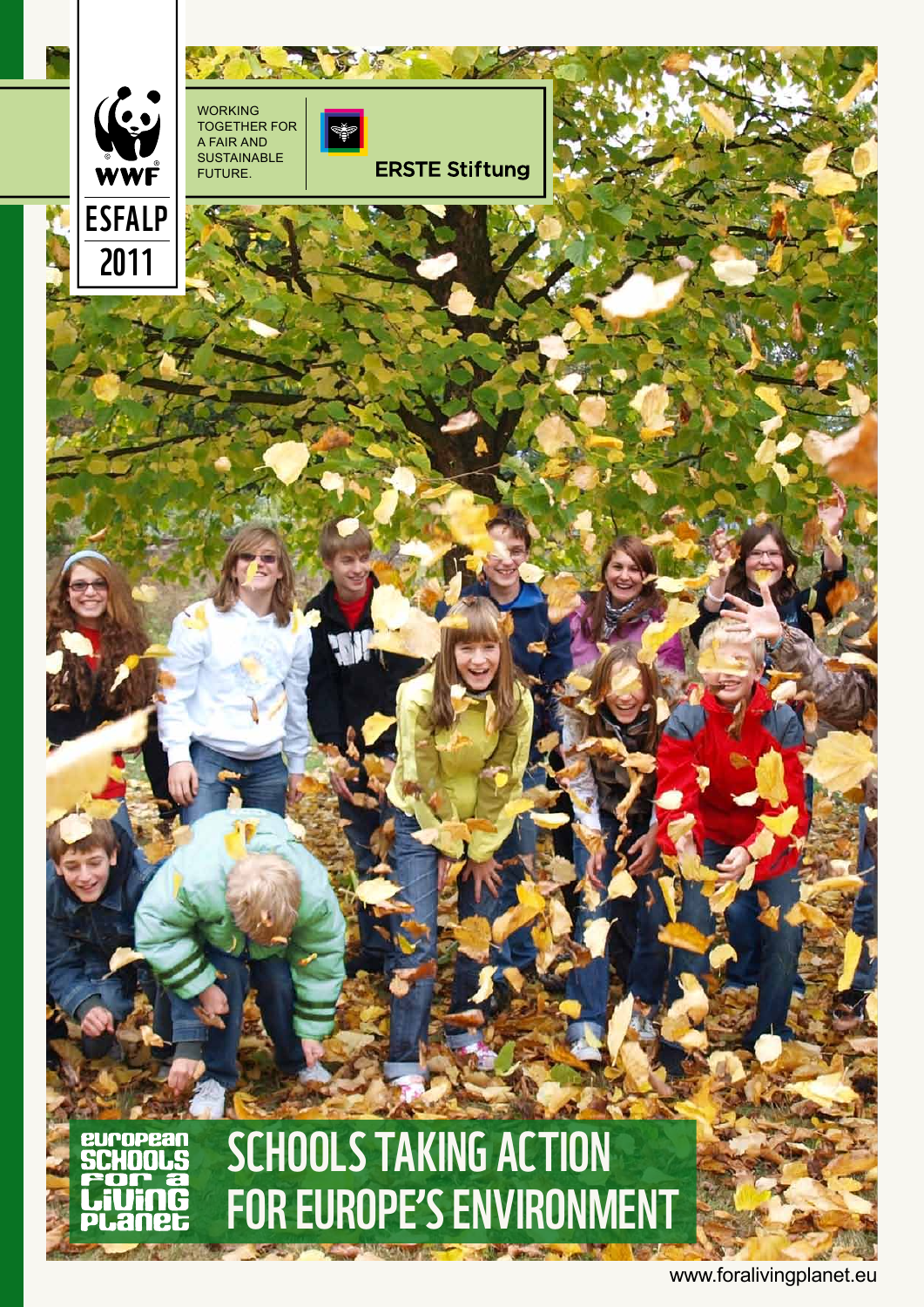# Develop an action project with YOUR SCHOOL CLASS FOR THE ENVIRONMENT!

Are you a teacher of 12-16 year olds in Austria, Bulgaria, Croatia, Czech Republic, Hungary, Moldova, Romania, Serbia, Slovakia, Slovenia or Ukraine?

We cordially invite you together with one of your students to participate in the Academy of WWF and ERSTE Foundation from October 22-27, 2011!

### **At the academy you will be trained to create and manage your own nature and environmental project with help from your school class at home!**

We focus on three topics:

- Ecological Footprint Lifestyle and global effects
- The Danube Europe´s lifeline
- Active citizenship get active and motivate others

### **If you are accepted to participate, you will …**

- ... be invited with one of your students to participate in the Academy from October 22-27, 2011 in Austria.
- ... receive 200,– Euro to support the implementation of your project.
- ... be invited to attend the final event in Romania, in June 2012. Meet colleagues from ten other European countries!

### **Important additional information:**

- Language of the academy, the project documentation and the final event is English.
- Travel costs, lodging and the participation are free.
- Twenty students from four schools will win a nature adventure camp in a Romanian national park.



# Three focus topics

#### **Danube**

The Danube connects Europe like a blue belt. It crosses borders, not only transporting freight and passengers, but also tradition and history. In order to keep this natural treasure alive, we have the responsibility to protect it!

### **Ecological Footprint**

We, as Europeans, have the chance to make lifestyle decisions that instead of exploiting nature and impacting our environment lead to sustainable development and responsible use of natural resources. Every day youth hear negative news concerning environmental conditions and the state of our planet. We want to show them the possibilities they have to make positive changes and we want to motivate them to work together to create a future for Europe, with a high quality of living for humans and a healthy environment.

### **Active Citizenship**

It is important that young people recognize the important role they can play in society in order to create a fair and sustainable world. Through Active Citizenship, students gain the knowledge, skills and experience to engage in a democratic society. The goal of education for sustainable development is to give young people competencies and illustrate possibilities that enable them to contribute actively and in a responsible way to a future worth living.

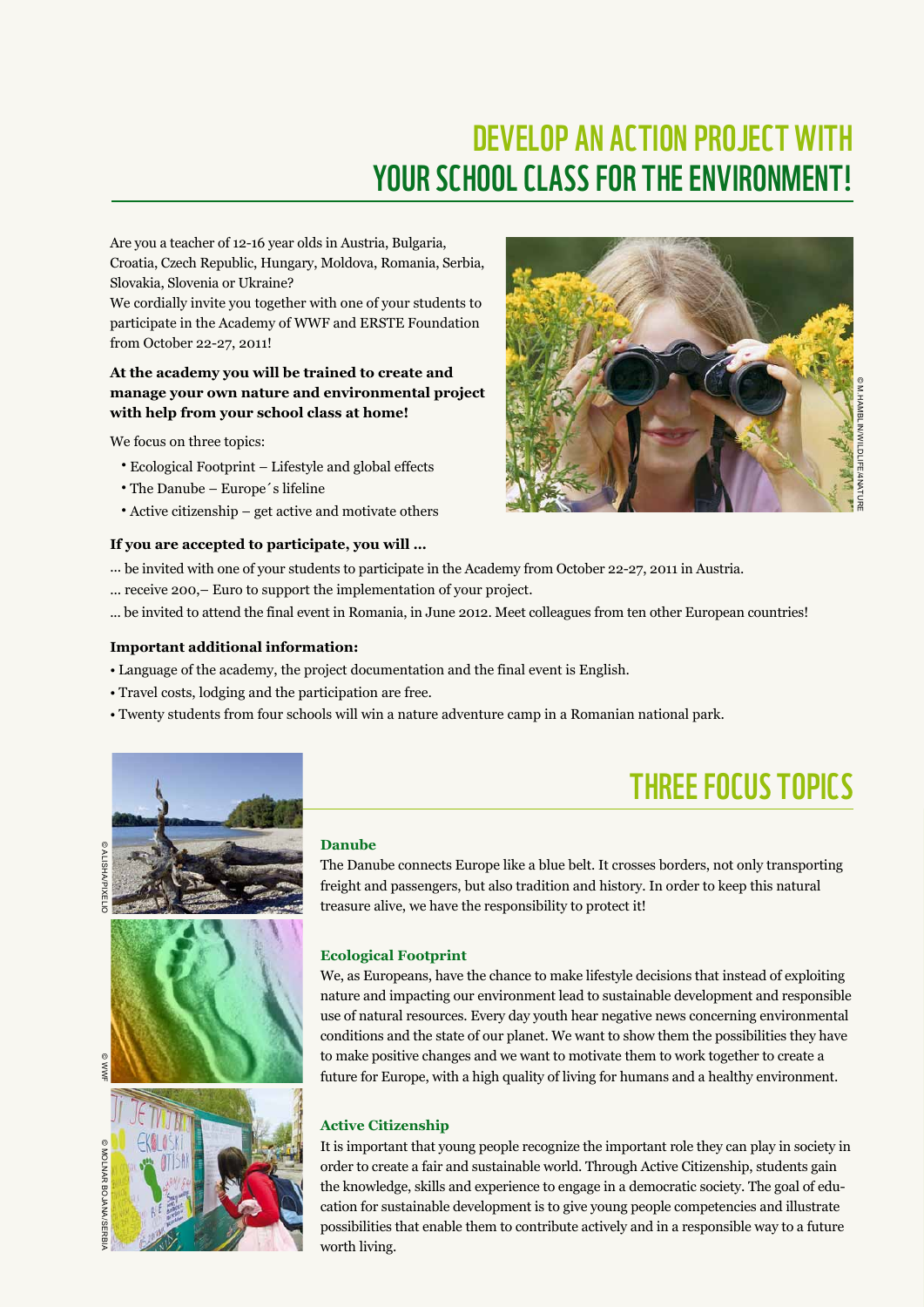## **OVERVIEW**

### **• WWF and ERSTE Foundation Academy at Nationalpark Neusiedlersee/Austria: 22nd to 27th October**

| <b>Saturday</b> | Arrival in the afternoon, Welcome, Activities                                                        |  |  |
|-----------------|------------------------------------------------------------------------------------------------------|--|--|
| <b>Sunday</b>   | Our planet earth – challenges for the future/Danube;<br>Presentations, Activities, Outdoor excursion |  |  |
| <b>Monday</b>   | Ecological Footprint/Active Citizenship;<br>Presentation, Activities                                 |  |  |
| <b>Tuesday</b>  | Project management I/Active Citizenship/<br>Working with media; Exercises, Activities                |  |  |
| Wednesday       | Project management II, Outdoor excursion,<br>Closing and celebration                                 |  |  |
| <b>Thursday</b> | Departure in the morning                                                                             |  |  |

- **• Implement your class project** until May 2012
- **• Final event and selection of the best projects** June 2012
- **• Camp for winning classes**  Autumn 2012



✁

Out of all applicants, WWF and ERSTE Foundation will select 33 teachers, who then will bring one student to the Academy in October 2011. Afterwards, you will implement the project with your class at home. In June 2012, you can look forward to meet again and exchange experiences with your fellow colleagues at the final event. If you are interested in participating, please fill in the form below and attach a cover letter (one page), explaining why you and your school class want to participate in this project. Welcome to this teacher network! <sup>212</sup><br>26, Buchers, who then will bring one student to the Aca-<br>26, Ioan Caragea Voda Street, District 1, zip: 010537, Bucharest<br>26, Ioan Caragea Voda Street, District 1, zip: 010537, Bucharest<br>26, Ioan Caragea Voda Street,

#### **Please send your application and a cover letter in English not later than 15th September 2011 to:**

#### **WWF DCP Romania**

Dana Caratas, Communication and Marketing Coordinator E-mail: dcaratas@wwfdcp.ro

Tel.: +40 21 317 49 96

## Application Form

| First Name     |           |           |
|----------------|-----------|-----------|
| Family Name    |           |           |
| Name of School |           |           |
| School Address |           |           |
| Country        |           | Telephone |
| E-mail         |           |           |
| Date           | Signature |           |